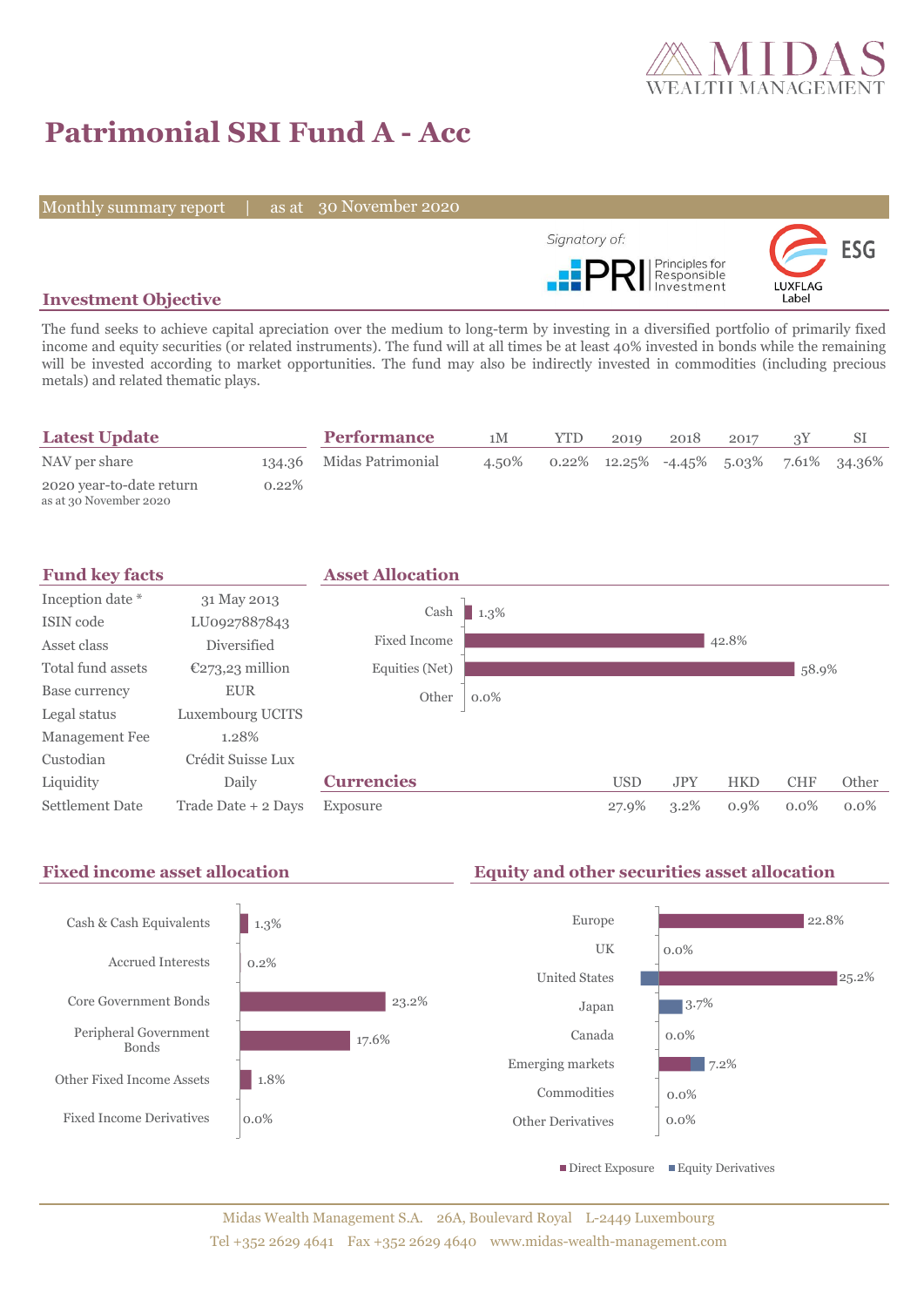

# **Patrimonial SRI Fund A - Acc**

Monthly summary report | as at 30 November 2020

| Top 10 fixed income holdings             | Rating    | Weight  |                  | <b>Fixed income rating breakdown</b> |       |       |
|------------------------------------------|-----------|---------|------------------|--------------------------------------|-------|-------|
| NETHERLANDS GOVT: NETHER 3 1/4 07/15/21  | AAA       | 3.6%    |                  |                                      |       |       |
| FRANCE O.A.T.: FRTR 1 1/4 05/25/36       | AA        | $2.0\%$ | AAA              |                                      |       | 28.7% |
| BTPS: BTPS 1 07/15/22                    | BBB-      | 1.9%    | AA               |                                      | 20.6% |       |
| REP OF POLAND: POLAND 0 02/10/25         | $A-$      | 1.9%    | A                | $9.5\%$                              |       |       |
| DEUTSCHLAND REP: DBR o 08/15/29          | AAA       | 1.8%    | <b>BBB</b>       |                                      |       | 35.3% |
| BTPS: BTPS 2 1/2 11/15/25                | BBB-      | 1.6%    | <b>BB</b>        | $5.9\%$                              |       |       |
| EUROPEAN INVT BK : EIB o $3/8$ 07/16/25  | AAA       | $1.5\%$ | $\boldsymbol{B}$ | $0.0\%$                              |       |       |
| AGENCE FRANCAISE : AGFRNC 0 1/8 11/15/23 | AA        | $1.5\%$ | CCC              | $0.0\%$                              |       |       |
| BTPS: BTPS 0.35 02/01/25                 | BBB-      | $1.5\%$ |                  |                                      |       |       |
| BUNDESSCHATZANW: BKO 0 03/11/22          | <b>NR</b> | $1.5\%$ | <b>NR</b>        | $0.0\%$                              |       |       |

| Top 10 equity holdings       | Sector                        | Weight |
|------------------------------|-------------------------------|--------|
| ALIBABA GROUP HOLDING-SP ADR | <b>Consumer Discretionary</b> | 2.8%   |
| <b>ALTICE NV -A</b>          | <b>Communication Services</b> | 2.6%   |
| AMAZON.COM INC               | <b>Consumer Discretionary</b> | 2.2%   |
| <b>BROADCOM INC</b>          | <b>Information Technology</b> | 1.8%   |
| NVIDIA CORP                  | <b>Information Technology</b> | 1.7%   |
| MICROSOFT CORP               | <b>Information Technology</b> | 1.7%   |
| <b>FREY</b>                  | Real Estate                   | 1.7%   |
| UNITEDHEALTH GROUP INC       | Health Care                   | 1.6%   |
| MARVELL TECHNOLOGIES         | <b>Information Technology</b> | 1.6%   |
| CHECK POINT SOFTWARE TECH    | <b>Information Technology</b> | 1.6%   |

### **Equity sector breakdown**





# **Thematics breakdown Top 5 funds and other holdings**

| Quaero Bamboo                                    | $2.0\%$ |
|--------------------------------------------------|---------|
| iShares S&P 500 Financials Sector UCITS ETI 1.9% |         |
| iShares S&P 500 Consumer Staples Sector UC 1.0%  |         |
| iShares EURO STOXX Banks 30-15 UCITS ET 0.9%     |         |